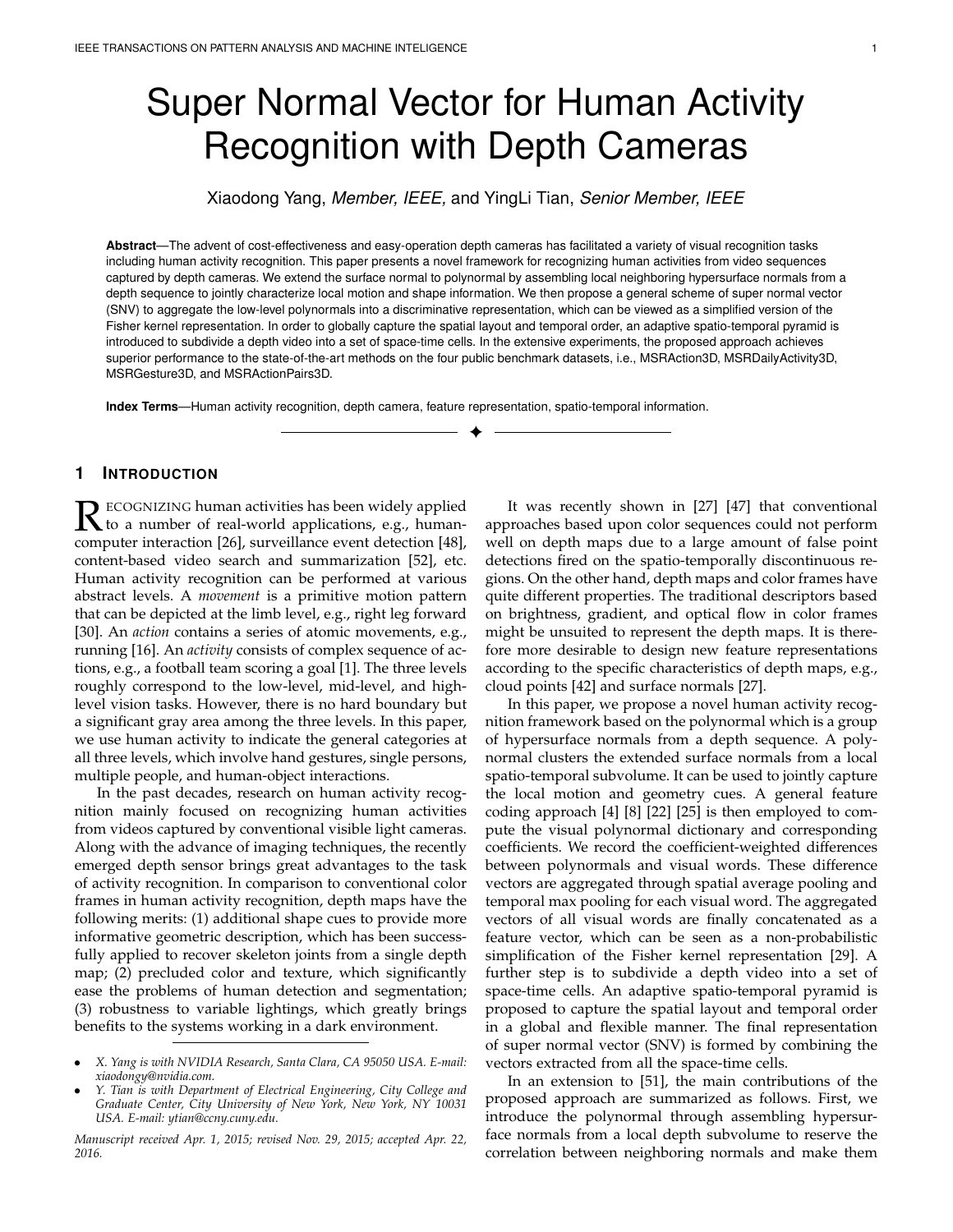more resistant against noise than the individual normal [27]. Second, a novel and generalized scheme is proposed to aggregate low-level polynormals into the discriminative representation of SNV. Third, we present the adaptive spatial-temporal pyramid which is better adapted to retain the spatial layout and temporal order than the widely used uniform cells [17] [27] [38]. Fourth, we systematically evaluate the individual components and parameter selections in our framework. Moreover, our approach is flexible to combine with skeleton joints and compute SNV for each joint trajectory.

The remainder of this paper is organized as follows. Section 2 introduces the related work on human activity recognition with depth cameras. Section 3 describes the concept of polynormal. In Section 4, we provide the detailed procedures of computing SNV. A variety of experimental results and discussions are presented in Section 5. Finally, Section 6 summarizes the remarks of this paper.

# **2 RELATED WORK**

It is of great challenge to recognize human activities in unconstrained videos due to large intra-class variations caused by factors such as viewpoint, occlusion, motion style, performance duration, etc. It is therefore critical to extract robust representations of spatio-temporal patterns to these variations. Since most representations proposed for color videos have been widely shown to be unsuited for depth sequences, here we focus attention on the related work that are specifically developed for depth videos. A number of representations of human activity in depth sequences have been explored, ranging from skeleton joints [36] [50], cloud points [40] [42], projected depth maps [20] [49], local interest points [10], [47] to surface normals [27] [51].

Biological observations [14] indicate that human activities can be modeled by the motions of skeleton joints. In [50], joint differences were employed to capture the activity cues of static postures, consecutive motions, and overall dynamics. Zanfir et al. [53] proposed the moving pose by using speed, configuration, and acceleration of joints. A skeletal representation was introduced in [36] to model the geometric relationships among various body parts. A dictionary learning and temporal pyramid matching method was proposed in [24] to compute skeleton joint based representations. Relative positions of pairwise joints were adopted in [41] as a complementary feature to characterize the motion information.

Compared to skeleton joints, cloud points are more robust to noise and occlusion. Vieira et al. [37] presented the spatio-temporal occupancy patterns by partitioning a depth sequence to space-time cells and computing corresponding occupancy values. Wang et al. [40] [42] proposed the local and random occupancy patterns to describe depth appearances. In local occupancy patterns [42], they subdivided a local subvolume associated with each skeleton joint into a set of spatial cells and counted the number of cloud points falling into each cell. Similar representations based on cloud points were applied to the subvolumes sampled by a weighted sampling scheme in the random occupancy patterns [40]. A binary range-sample feature based on  $\tau$  test

of cloud points was introduced in [23] to achieve reasonable invariance to geometric change in scale, rotatoin and viewpoint.

Approaches based on projected depth maps usually transform the problem from 4D to 2D. Li et al. [20] sampled a number of 2D points along the contours of projected silhouettes and retrieved 3D points on depth maps according to the selected contour points. Each depth map was finally represented as a bag of 3D points. Our previous work on depth motion maps [49] stacked differences between consecutive projected depth maps from three orthogonal views. HOG was then extracted from the depth motion maps as the global representation of a depth video.

Traditional methods based on local interest points developed for color videos [5] [16] performed poorly on depth sequences. Several local interest point approaches specifically designed for depth maps were recently proposed. DSTIP was introduced in [47] to localize activity-related interest points from depth sequences by suppressing flip noise. Hadfield et al. [10] extended the detection algorithms of Harris corners, Hessian points, and separable filters to the 3.5D and 4D for depth videos.

As demonstrated in [35], the surface normal provides informative shape and structure cues to describe an object in 3D. HON4D [27] followed this observation to extend the surface normal to the 4D space and quantized them by the regular and discriminative learned polychorons. Our approach presented in this paper proceeds along with this direction. It is built upon the polynormal which is a cluster of neighboring hypersurface normals from a local spatiotemporal depth volume. A novel scheme is designed to aggregate the low-level polynormals in each adaptive spatiotemporal cell. The concatenation of feature vectors extracted from all spatio-temporal cells forms the final representation of depth sequences.

# **3 POLYNORMAL**

The concept of a normal to a surface in 3-dimensional space can be extended to a hypersurface in  $m$ -dimensional space. The hypersurface can be viewed as a function  $\mathbb{R}^{m-1} \rightarrow \mathbb{R}^1$  :  $x_m = f(x_1, \ldots, x_{m-1})$ , which is represented by a set of  $m$ -dimensional points that locally satisfy  $F(x_1,...,x_m) = f(x_1,...,x_{m-1}) - x_m = 0$ . The normal vectors to the hypersurface at these points can be computed by the gradient  $\nabla F(x_1, \ldots, x_m) = \left(\frac{\partial f}{\partial x_1}, \ldots, \frac{\partial f}{\partial x_{m-1}}, -1\right)$ . In the context of depth sequences, i.e.,  $m = 4$ , each cloud point satisfies  $F(x, y, t, z) = f(x, y, t) - z = 0$ . Therefore the extended surface normal can be obtained by

$$
\boldsymbol{n} = \nabla F = \left(\frac{\partial f}{\partial x}, \frac{\partial f}{\partial y}, \frac{\partial f}{\partial t}, -1\right)^T.
$$
 (1)

The distribution of normal orientations is more informative in term of describing object shapes than the distribution of gradient orientations [27]. In addition to the geometric properties encoded in the first two terms, the motion cues are also incorporated in the third term of the normal vector in Eq. (1). In order to retain the correlation between neighboring normals and make them more robust to noise, we propose polynormal to assemble the normals from a local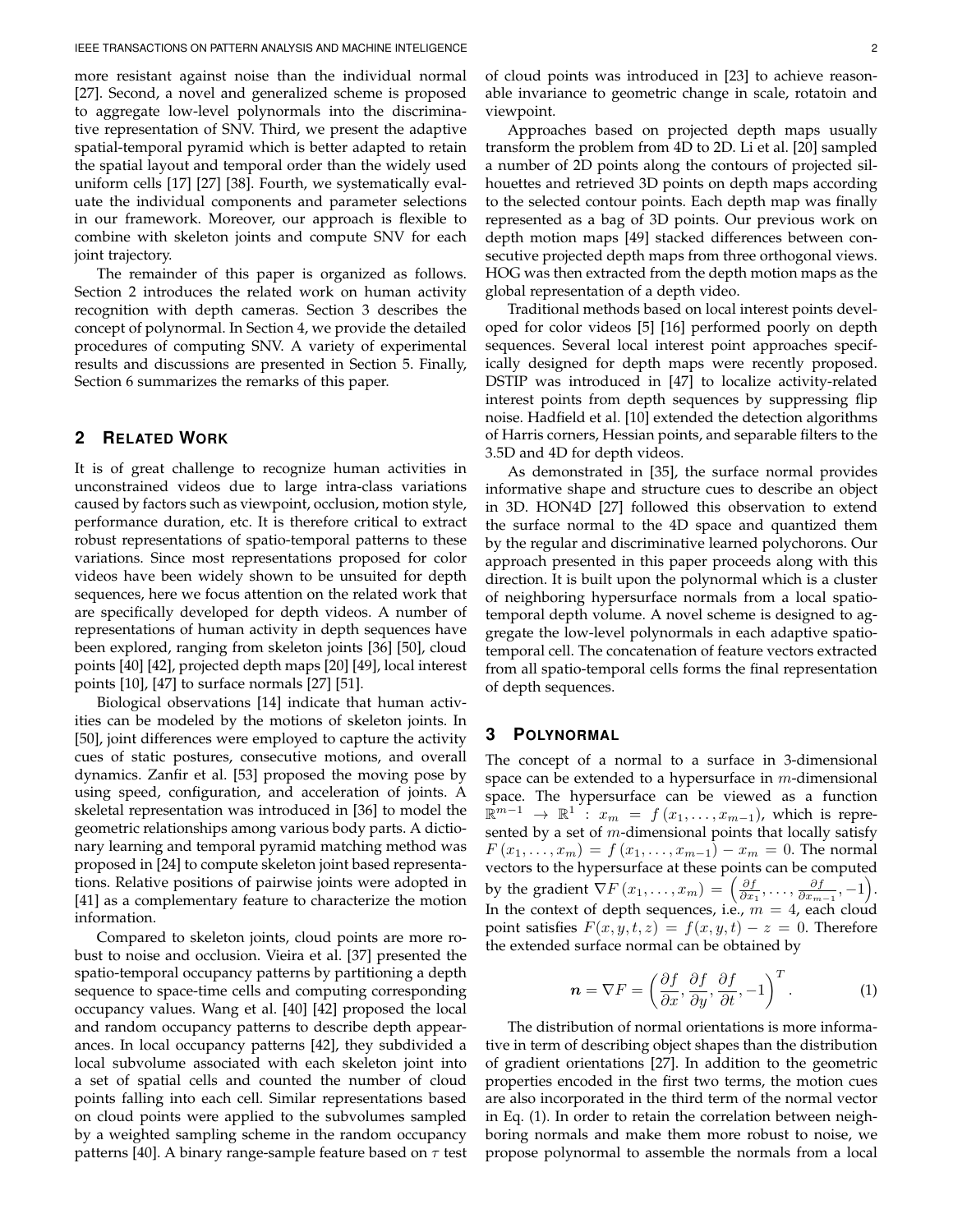

Fig. 1. Illustration of generating the polynormal for a cloud point *pt*. (a) shows a depth sequence of *tennis serve* and normals associated with cloud points. For figure clarity, only a few normals are visualized. The three white squared regions correspond to the neighborhood  $\mathcal{L}$ . (b) denotes the extended surface normal vector. (c) If  $\mathcal{L}_x = \mathcal{L}_y = \mathcal{L}_t = 3$ , the polynormal of *pt* is consisted of the 27 neighboring normals.

space-time neighborhood. Similar ideas have been validated in other fields. For instance, the spatial neighborhood of low-level features are jointly encoded in macrofeatures [2] and convolutional neural networks [19].

A polynormal  $p$  associated with each cloud point in a depth sequence concatenates  $L$  normals in the local neighborhood  $L$  of each cloud point:

$$
\boldsymbol{p} = \left(\boldsymbol{n}_1^T,\ldots,\boldsymbol{n}_L^T\right)^T,\ \boldsymbol{n}_1,\ldots,\boldsymbol{n}_L \in \mathcal{L}.\tag{2}
$$

The neighborhood  $\mathcal L$  is a local spatio-temporal subvolume determined by  $\mathcal{L}_x \times \mathcal{L}_y \times \mathcal{L}_t$ , where  $\mathcal{L}_x$ ,  $\mathcal{L}_y$ , and  $\mathcal{L}_t$ denote the number of neighboring points in  $x$ ,  $y$ , and  $t$  axes, respectively. Fig. 1 illustrates the concept of polynormal. A short sequence of the activity *tennis serve* is shown in Fig. 1(a). If we set  $\mathcal{L}_x = \mathcal{L}_y = \mathcal{L}_t = 3$ , then the polynormal of the cloud point *pt* concatenates the 27 normals from the three adjacent depth maps as shown in Fig. 1(c).

# **4 COMPUTING SUPER NORMAL VECTOR**

In this section, we describe the detailed procedures of computing SNV based on the low-level polynormals. Most of recent activity recognition approaches hinge on computing and aggregating statistics of low-level features [39] [40] [47]. In these approaches, a video representation can be obtained by extracting low-level features, coding them over a visual dictionary, and pooling the codes in some wellchosen support regions. In our proposed framework, we compute a visual dictionary and code polynormals by a generalized coding operator. Rather than directly pooling the coefficients of the coded polynormals, we aggregate the weighted differences between polynormals and visual words into a vector. A depth sequence is subdivided into a set of space-time cells by an adaptive spatio-temporal pyramid. The feature vectors extracted from each cell are concatenated as the final representation of SNV.

#### **4.1 Coding and Pooling Polynormals**

Our framework is general to various coding and pooling approaches. Here we introduce the notations and outline the related methods on coding and pooling used throughout this paper. We represent a depth video  $V$  by a set of low-level polynormals  $\mathcal{P} = \{p_1, \ldots, p_N\}$  in  $\mathbb{R}^{M \times N}$ .  $\mathcal{\mathcal{D}}=\{\boldsymbol{d}_1,\ldots,\boldsymbol{d}_K\}$  is a visual polynormal dictionary with  $K$ visual words  $d_k \in \mathbb{R}^M$ . C indicates a set of spatio-temporal cells with  $C_i$  denoting the *j*-th cell.

Let  $G$  and  $C$  indicate the general coding and pooling operator, respectively. A traditional representation of  $V$  is the vector z obtained by sequentially coding, pooling, and concatenating over all spatio-temporal cells:

$$
\boldsymbol{\alpha}_i = \mathcal{G}(\boldsymbol{p}_i), \quad i = 1, \dots, N,
$$
\n(3)

$$
\boldsymbol{h}_j = \mathcal{C}\left(\{\boldsymbol{\alpha}_i\}_{i \in C_j}\right), \quad j = 1, \ldots, |C|,\tag{4}
$$

$$
\boldsymbol{z}^T = \left[\boldsymbol{h}_1^T, \dots, \boldsymbol{h}_{|C|}^T\right]. \tag{5}
$$

In the basic bag-of-visual-words framework [4], hard assignment or vector quantization  $G$  minimizes the distance of  $p_i$  to  $\mathcal D$  which is commonly learned by K-means.  $\mathcal C$ performs averaging over each spatio-temporal pooling cell  $C_i$ :

$$
\alpha_i \in \{0,1\}^K, \alpha_{i,j} = 1 \text{ iff } j = \argmin_k ||p_i - d_k||_2^2, \quad (6)
$$

$$
\boldsymbol{h}_j = \frac{1}{|C_j|} \sum_{i \in C_j} \boldsymbol{\alpha}_i. \tag{7}
$$

In order to enhance the probability density estimation, soft assignment was introduced in [8]. It codes a polynormal  $p_i$  by multiple visual words in  $\mathcal D$  using a kernel function (e.g., the Gaussian function) of the distance between  $p_i$  and  $d_k$ . Liu et al. proposed local soft assignment in [22] to further improve the membership estimation to all visual words. By taking account of the underlying manifold structure of lowlevel features, the coding operator  $\mathcal G$  in local soft assignment only employs the  ${\cal K}$  nearest visual words  $N_{\cal K}\left(\bm {p}_i\right)$  to code a polynormal  $\boldsymbol{p}_i$  and sets its distances of the remaining visual words to infinity:

$$
\boldsymbol{\alpha}_{i,k} = \frac{\exp\left(-\beta \hat{d}\left(\boldsymbol{p}_i, \boldsymbol{d}_k\right)\right)}{\sum_{j=1}^K \exp\left(-\beta \hat{d}\left(\boldsymbol{p}_i, \boldsymbol{d}_j\right)\right)},\tag{8}
$$

$$
\hat{d}(\boldsymbol{p}_i, \boldsymbol{d}_k) = \begin{cases} \|\boldsymbol{p}_i - \boldsymbol{d}_k\|^2 & \text{if } \boldsymbol{d}_k \in N_{\mathcal{K}}(\boldsymbol{p}_i), \\ \infty & \text{otherwise,} \end{cases}
$$
(9)

where  $\beta$  is a smoothing factor to control the softness of assignment. As for the pooling operator  $\mathcal C$  in local soft assignment, it is observed that max pooling in the following equation outperforms average pooling:

$$
\boldsymbol{h}_{j,k} = \max_{i \in C_j} \boldsymbol{\alpha}_{i,k}, \text{ for } k = 1, \ldots, K. \tag{10}
$$

On the other hand, parsimony has been widely employed as a guiding principle to compute a sparse representation with respect to an overcomplete visual dictionary.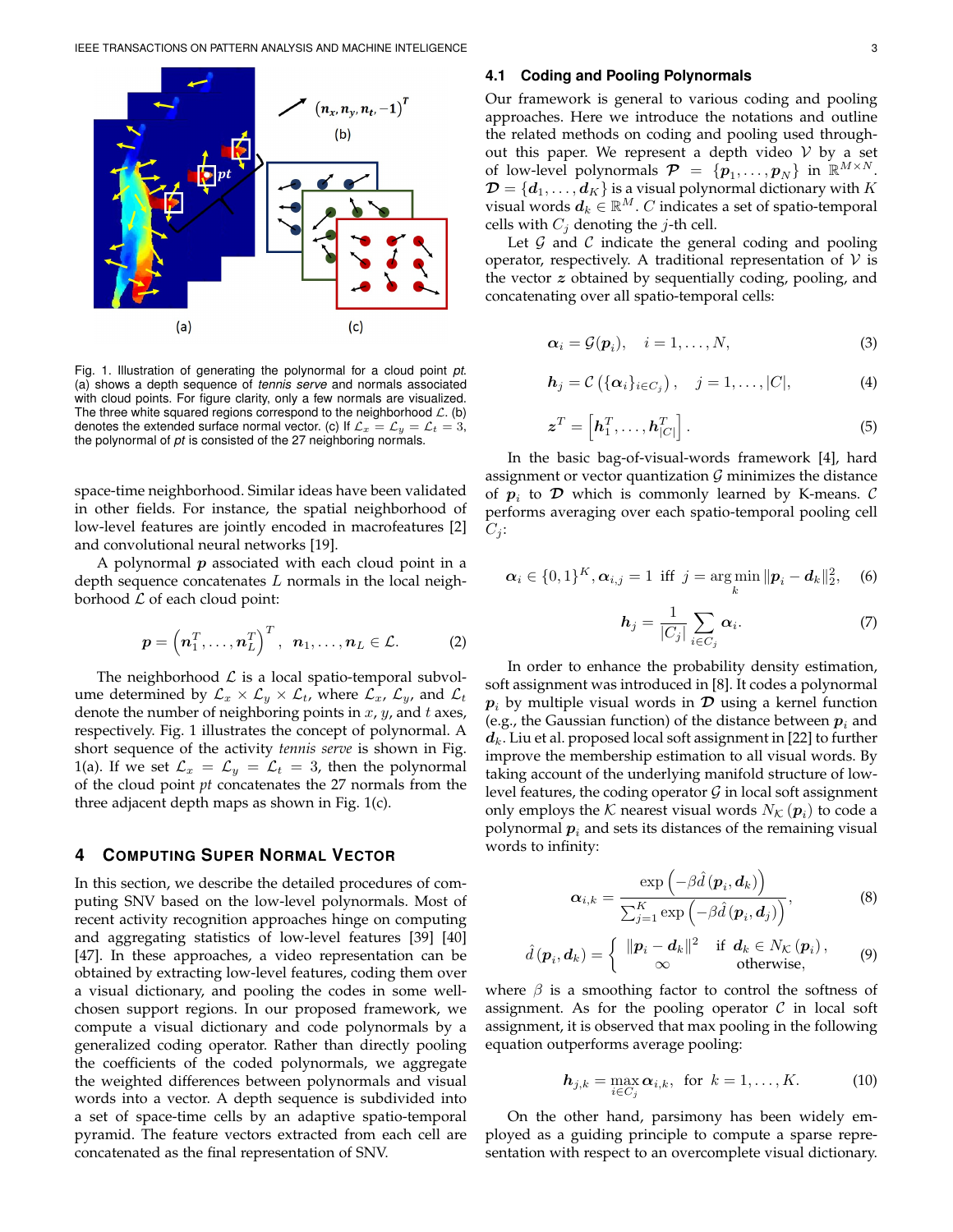G in sparse coding [25] approximates  $p_i$  by using a linear combination of a limited number of visual words. It is well known that the  $\ell_1$ -norm penalty yields a sparse solution for  $\alpha$ . So the sparse coding problem can be solved by:

$$
\min_{\boldsymbol{\mathcal{D}}, \boldsymbol{\alpha}} \frac{1}{N} \sum_{i=1}^{N} \left( \frac{1}{2} \|\boldsymbol{p}_i - \boldsymbol{\mathcal{D}} \boldsymbol{\alpha}_i\|_2^2 + \lambda \|\boldsymbol{\alpha}_i\|_1 \right), \qquad (11)
$$
\n
$$
\text{subject to } \boldsymbol{d}_k^T \boldsymbol{d}_k \leq 1, \forall k = 1, \dots, K,
$$

where  $\lambda$  is the sparsity-inducing regularizer to control the number of non-zero coefficients in  $\alpha_i.$  It is customary to combine sparse coding with max pooling in Eq. (10).

Fisher vector [29] extends the bag-of-visual-words representation by recording the deviation of  $p_i$  with respect to the parameters of a generative model, e.g., the Gaussian mixture model (GMM):  $G_{\xi}(\boldsymbol{p}_i) = \sum \pi_k G_k(\boldsymbol{p}_i)$ . We denote  $\xi = \{\pi_k, \boldsymbol{\mu}_k, \boldsymbol{\sigma}_k, k = 1, \dots, K\}$  where  $\pi_k$ ,  $\boldsymbol{\mu}_k$ , and  $\boldsymbol{\sigma}_k$  are the prior mode probability, mean vector, and covariance matrix (diagonal), respectively. Let  $\gamma_{i,k}$  be the soft assignment of  $p_i$  to the k-th Gaussian component:

$$
\gamma_{i,k} = \frac{\pi_k G_k \left( \boldsymbol{p}_i \right)}{\sum_{j=1}^K \pi_j G_j \left( \boldsymbol{p}_i \right)}.
$$
\n(12)

We obtain the Fisher vector of  $V$  by concatenating the gradient vectors from each Gaussian components:

$$
\rho_k = \frac{1}{N\sqrt{\pi_k}} \sum_{i=1}^N \gamma_{i,k} \left( \frac{p_i - \mu_k}{\sigma_k} \right), \qquad (13)
$$

$$
\boldsymbol{\tau}_k = \frac{1}{N\sqrt{2\pi_k}}\sum_{i=1}^N \gamma_{i,k} \left[ \frac{(\boldsymbol{p}_i - \boldsymbol{\mu}_k)^2}{\boldsymbol{\sigma}_k^2} - 1 \right],\qquad(14)
$$

where  $\boldsymbol{\rho}_k$  and  $\boldsymbol{\tau}_k$  are  $M$ -dimensional gradients with respect to  $\boldsymbol{\mu}_k$  and  $\boldsymbol{\sigma}_k$  of the *k*-th Gaussian component. The relative displacements of low-level features to the mean and covariance in Eq. (13-14) retain more information lost in the traditional coding process. The superiority of Fisher vector was recently identified in both image classification [32] and human activity recognition [43].

#### **4.2 Aggregating Polynormals**

After coding low-level features over a visual dictionary, they are usually removed in the representation pipeline [4] [22] [25]. In our framework, we keep the low-level features by recording the differences between polynormals and visual words. As demonstrated in [13] [29] [54], the relative displacements are able to provide extra distribution information of the low-level features.

Given the low-level polynormals  $\mathcal{P} \in \mathbb{R}^{M \times N}$  of a depth sequence  $V$ , they are first transformed by a generalized coding operator G to the decomposition coefficients  $\mathcal{G}(p_i)_{i=1}^N$ with  $\mathcal{G}(\boldsymbol{p}_i) \in \mathbb{R}^K$ . Each  $\mathcal{G}(\boldsymbol{p}_i)$  is then  $\ell_1$ -normalized to obtain the assignment  $\mathcal{G}(\bm{p}_i)_k$  of the polynormal  $\bm{p}_i$  to the k-th visual word  $d_k$ . The size of a volume (depth sequence) where we perform the aggregation is  $H \times W$  pixels and T frames. This volume can correspond to either the entire video sequence or a subsequence defined by a space-time cell. We denote by  $N_t$  the set of indices of polynormals within the frame t. For each visual word  $d_k$ , the spatial average pooling is first applied to aggregate the coefficientweighted differences:

$$
\boldsymbol{u}_k(t) = \frac{1}{|N_t|} \sum_{i \in N_t} \mathcal{G}(\boldsymbol{p}_i)_k (\boldsymbol{p}_i - \boldsymbol{d}_k), \qquad (15)
$$

where  $u_k(t)$  represents the pooled difference vector of the kth visual word in the  $t$ -th frame. The temporal max pooling is then employed to aggregate the vectors from the entire volume containing  $T$  frames:

$$
\boldsymbol{u}_{k,i} = \max_{t=1,...,T} \boldsymbol{u}_{k,i}(t), \text{ for } i = 1,...,M, \quad (16)
$$

where  $u_k$  is the vector representation of the k-th visual word in the whole volume;  $i$  indicates the  $i$ -th component in corresponding vectors. The final vector representation  $U$  is the concatenation of the  $u_k$  vectors from the K visual words and is therefore of KM dimensions:

$$
\boldsymbol{U} = \left(\boldsymbol{u}_1^T, \ldots, \boldsymbol{u}_K^T\right)^T.
$$
 (17)

In order to globally capture the spatial layout and temporal order, a depth sequence is subdivided into a set of space-time cells by the proposed adaptive spatio-temporal pyramid (Section 4.4). We extract a feature vector  $U$  from each cell and concatenate them as SNV. This representation has several remarkable properties. (1) The displacements between low-level polynormals to visual words retain more information that could be lost in the feature quantization process. (2) We can compute SNV on a much smaller dictionary size (e.g.,  $K = 100$ ) which largely reduces the computational cost. (3) SNV utilizes a generalized coding operator which is more efficient and flexible. (4) The spatial average and temporal max pooling is more effective to aggregate low-level and mid-level features for videos. (5) SNV performs quite well with simple linear classifiers which are efficient in terms of both training and testing.

#### **4.3 Relationship with Fisher Kernel**

We now demonstrate that the proposed SNV is a simplified non-probabilistic version of the Fisher kernel representation which has been successfully applied in the image and video classification tasks [32] [43]. Fisher kernel assumes that low-level features are distributed according to a generative model such as GMM.

It is shown in [12] that the gradients of the log-likelihood of GMM with respect to the parameters describe the contributions of these parameters to the generation process of low-level features. Here we focus on the gradient with respect to the mean  $\boldsymbol{\mu}_k$  to the *k*-th Gaussian in Eq. (13). Let  $N_t$  denote a general pooling region in this context and  $|N_t|$ the number of low-level features in this region. If making the following approximations for each Gaussian component:

- the prior mode probabilities are uniformly distributed, i.e.,  $\pi_k = 1/K$ ,
- the soft assignment can be estimated by the coding coefficient, i.e.,  $\boldsymbol{\gamma}_{i,k} = \mathcal{G}(\boldsymbol{p}_i)_k$  ,
- the mean can be represented by the visual word, i.e.,  $\boldsymbol{\mu}_k = \boldsymbol{d}_k$  ,
- the covariance matrix is isotropic, i.e.,  $\sigma_k = \epsilon \mathbb{I}$  and  $\epsilon > 0$ ,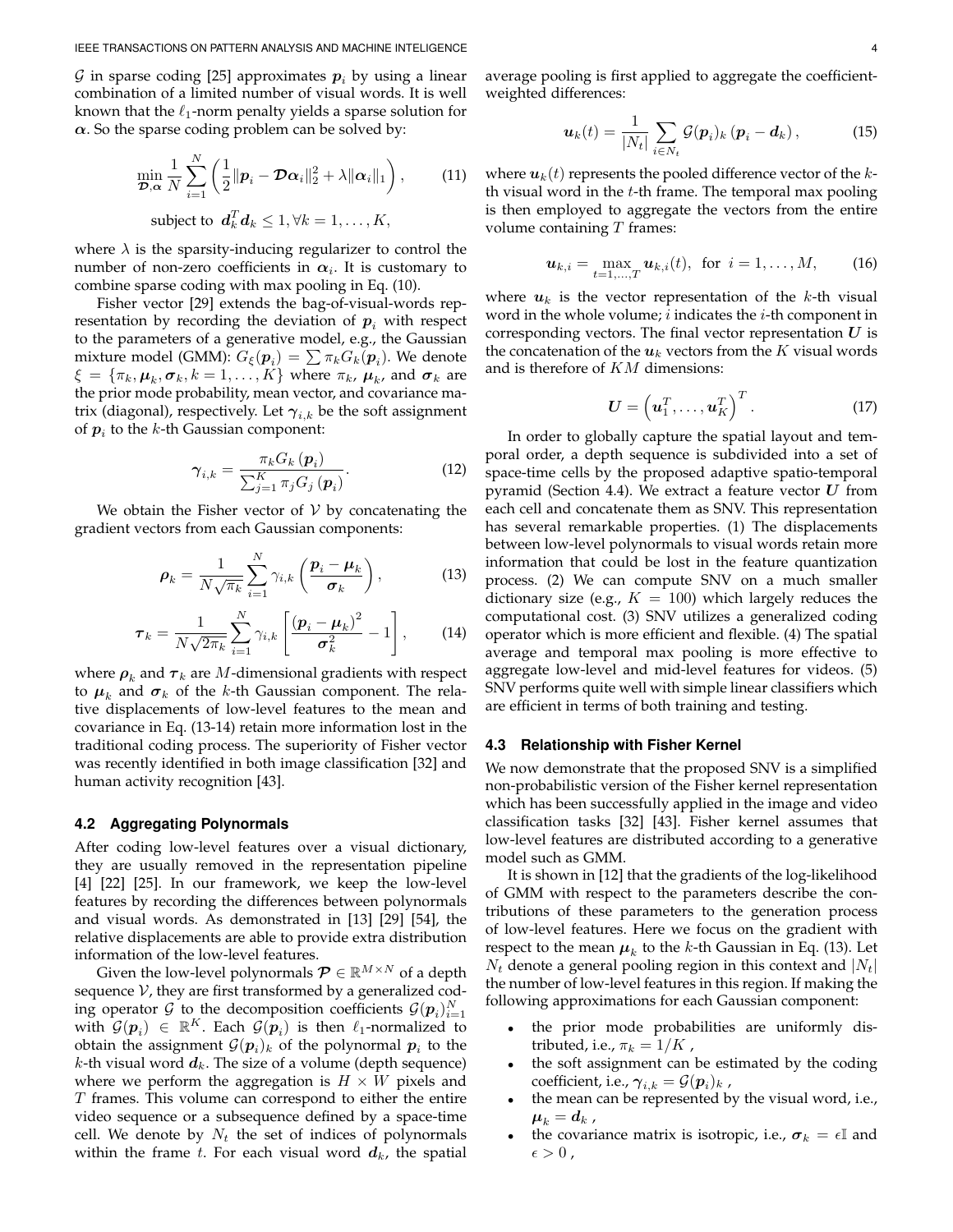

Fig. 2. Comparison between the traditional (top) and our proposed (bottom) spatial grids. We place the  $4 \times 3$  spatial grid on the largest bounding box of the human body instead of the entire frame.

we can simplify Eq. (13) to

$$
\boldsymbol{\rho}_k \propto \frac{1}{|N_t|} \sum_{i \in N_t} \mathcal{G}(\boldsymbol{p}_i)_k (\boldsymbol{p}_i - \boldsymbol{d}_k).
$$
 (18)

If comparing Eq. (15) and Eq. (18), we find that the two representations are in the same form. A generalized coding operator  $G$  can be utilized in the proposed framework, while GMM is used in the Fisher kernel representation. We choose a general coding approach over GMM in our aggregation scheme because it is more efficient to compute the centers (i.e., the visual dictionary), in particular, it was recently demonstrated in [3] that a reasonably good visual dictionary can be created by some simple methods, for instance, random sampling from a training set. In addition, our empirical evaluations demonstrate that the representation based on a general coding approach achieves improved or competitive recognition results.

In image search and retrieval, the vector of locally aggregated descriptors (VLAD) [13] was proposed to encode descriptors with respect to the visual words that they are quantized to. VLAD can be seen as a simplified version of the Fisher kernel representation as well. However, SNV differs from VLAD in the three main aspects. First, the aggregation scheme in SNV is based on a general coding approach which can be hard assignment, (local) soft assignment, or sparse coding. In contrast, VLAD only hinges on hard assignment. So the aggregation technique in VLAD can be treated as a special case in our framework. Second, the difference vectors of SNV in Eq. (15) are weighted by the coding coefficients, while no weighting is used in VLAD. Third, SNV applies both spatial average pooling and temporal max pooling in Eq. (15-16), conversely, difference vectors are simply summed up in VLAD.

#### **4.4 Adaptive Spatio-Temporal Pyramid**

The aforementioned representation of polynormals is orderless and therefore ignores the spatial layout and temporal order of a depth sequence, which could have conveyed discriminative information for human activity recognition. The dominant approach of incorporating the spatial and



Fig. 3. The frame index and associated motion energy used to build the adaptive temporal pyramid. The temporal segments are generated by repeatedly and evenly subdividing the normalized motion energy axis instead of the time axis.

temporal information is the spatio-temporal pyramid [17], which repeatedly partitions a video sequence into a set of space-time cells through a coarse-to-fine manner. Each cell is then represented independently and the cell-level histograms  $h_i$  are finally concatenated into the video-level histogram z as in Eq. (4-5). Here we propose an adaptive spatio-temporal pyramid to retain the spatio-temporal cues in a more flexible way.

In the spatial dimensions, we place a  $n_H \times n_W$  grid to capture the spatial layout. Since the depth maps greatly facilitate human detection and segmentation, we put the spatial grid on the largest bounding box of a human body across the whole video sequence, instead of on the entire frame as commonly used in traditional pyramid methods [17] [27] [38]. This makes each cell contain more foreground information as shown in Fig. 2.

In the temporal dimension, a pyramid based representation was introduced by Laptev et al. [17] to take into account the rough temporal order of a video sequence. It was also widely employed in depth sequences [27] [42] to incorporate cues from the temporal context. In these methods, a video sequence (either color or depth) is repeatedly and evenly subdivided into a series of temporal segments where the descriptor-level statistics are pooled. However, different people could have varied motion speed or frequency even when they are performing the same action. It is therefore inflexible to handle these variations by evenly subdividing a video along the time axis. In addition, it is more desirable to pool the low-level features within the similar action modes which usually contain the neutral, onset, apex, and offset statuses [9]. In order to deal with these difficulties, we propose the adaptive temporal pyramid based on the motion energy.

Given a depth sequence, we first project the  $i$ -th frame  $\boldsymbol{I}^i$ onto three orthogonal planes to obtain the projected maps  $I_v^i, v \in \{1, 2, 3\}$ . The difference between two consecutive maps is then thresholded to generate a binary map. We compute the motion energy by accumulating the summations of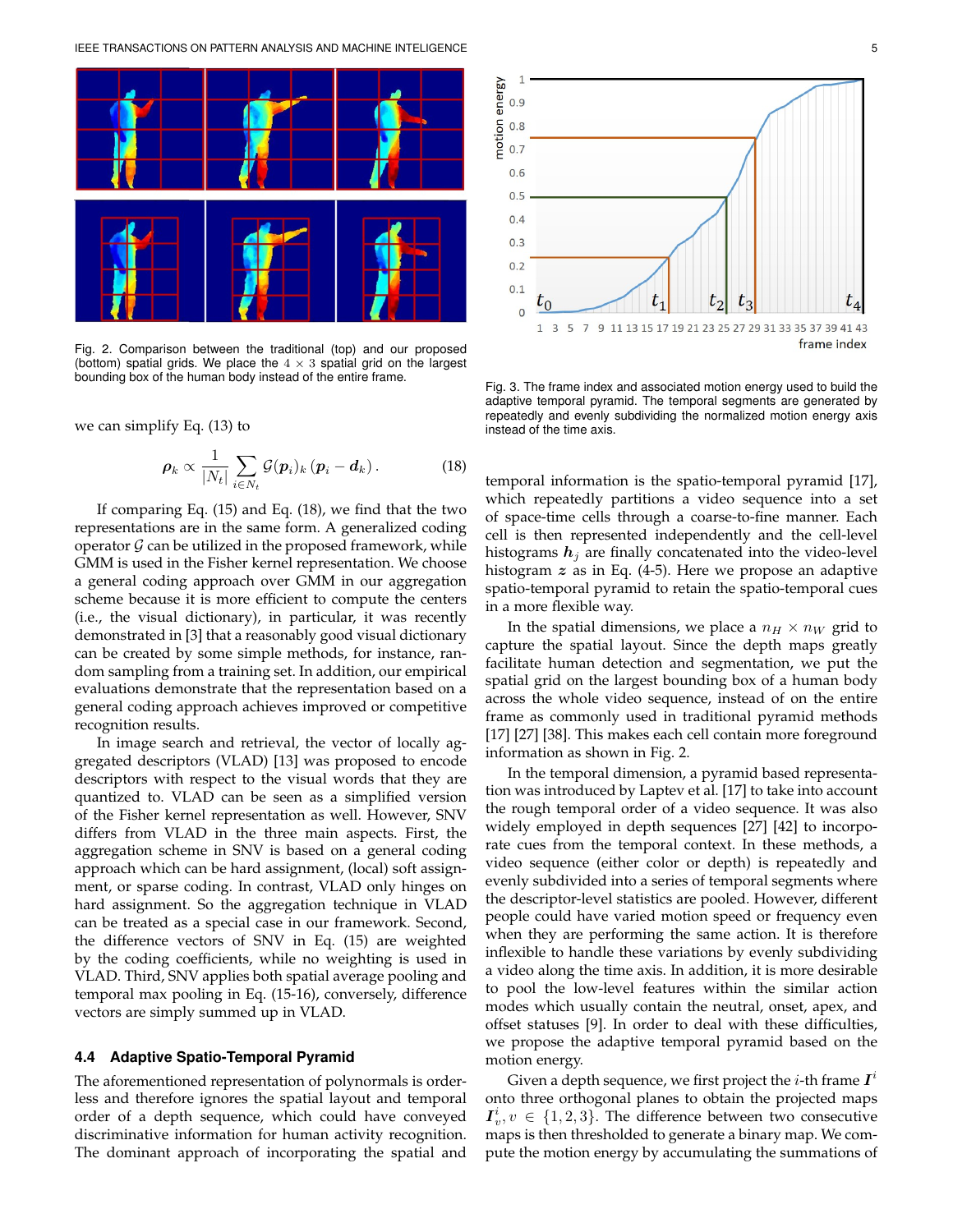

Fig. 4. SNV based on the skeleton joint trajectory. The trajectory-aligned volume is subdivided into a set of space-time cells according to the adaptive spatio-temporal pyramid. Each cell generates a feature vector of SNV by the spatial average pooling and temporal max pooling.

non-zero elements of the binary maps as:

$$
\varepsilon(i) = \sum_{v=1}^{3} \sum_{j=1}^{i-1} \operatorname{sum} \left( \left| \boldsymbol{I}_{v}^{j+1} - \boldsymbol{I}_{v}^{j} \right| > \eta \right), \tag{19}
$$

where  $\varepsilon(i)$  is the motion energy of the *i*-th frame;  $\eta$  is the threshold; sum( $\cdot$ ) returns the summation of non-zero elements in a binary map. The motion energy of a frame reflects its relative motion status with respect to the entire activity.

As shown in Fig. 3, our proposed motion energy based adaptive temporal pyramid evenly subdivides the normalized motion energy axis into several temporal segments, whose corresponding frame indices are used to partition a video. In this paper, we use a 3-level temporal pyramid as illustrated in this figure:  $\{t_0t_4\}$ ,  $\{t_0t_2, t_2t_4\}$ , and  $\{t_0t_1, t_1t_2, t_2t_3, t_3t_4\}$ . Together with the spatial grid, our adaptive spatio-temporal pyramid in total generates  $n_H \times n_W \times 7$  space-time cells.

#### **4.5 Joint Trajectory Aligned SNV**

While the framework discussed above operates on the entire depth sequence, our approach is also flexible to combine with the recovered skeleton joints [34] to compute SNV by using each joint trajectory. This is useful in the scenario where people significantly change their spatial locations in a depth video. The aggregation process is the same as the earlier discussion, except the pooling region is based on the spatio-temporal volume aligned around each joint trajectory. It was also shown in the dense trajectories [38] that descriptors aligned with trajectories were superior to those computed from straight cuboids.

As shown in Fig. 4, the volume aligned with a joint trajectory can be viewed as a single video sequence with T frames and each frame has  $H \times W$  pixels. We apply the adaptive spatio-temporal pyramid on this volume to obtain

| <b>Algorithm 1:</b> Computation of SNV                                                               |
|------------------------------------------------------------------------------------------------------|
| <b>Input:</b> a depth sequence $V$                                                                   |
| a coding operator $\mathcal G$                                                                       |
| a dictionary $\boldsymbol{\mathcal{D}} = (d_k)_{k=1}^K$                                              |
| a set of space-time cells $V = \{v_i\}$                                                              |
| Output: SNV                                                                                          |
| 1 compute polynormals $\{p_i\}$ from V                                                               |
| 2 compute coefficients $\{\alpha_i\}$ of $\{p_i\}$ by $\mathcal G$                                   |
| 3 for space-time cell $i = 1$ to  V  do                                                              |
| for visual word $k = 1$ to K do<br>$\overline{\mathbf{4}}$                                           |
| $u_i^k$ := spatial average pooling and temporal<br>$5-1$                                             |
| max pooling of $\alpha_{i,k}$ $(p_i - d_k)$ , where $p_i \in v_i$                                    |
| end<br>6                                                                                             |
| $\left \quad \boldsymbol{U}_{i}:=(\boldsymbol{u}_{i}^{1},\ldots,\boldsymbol{u}_{i}^{K})\right $<br>7 |
| end<br>8                                                                                             |
| 9 SNV := $(\boldsymbol{U}_1,\ldots,\boldsymbol{U}_{ V })$                                            |

 $n_H \times n_W \times 7$  space-time cells. In each cell, we use the same aggregation scheme, i.e., spatial average pooling and temporal max pooling of the coefficient-weighted difference vectors as in Eq. (15-16). These vectors computed from all the space-time cells are concatenated as the joint trajectory aligned SNV. We in the end combine the SNVs aligned with all the joint trajectories as the final representation of a depth sequence.

We summarize the outline of computing SNV of a depth sequence in Algorithm 1. The depth sequence  $V$  can be either a whole video sequence or a volume aligned with a joint trajectory. The coding operator  $G$  applied in the aggregation is a general coding approach which can be hard assignment in Eq. (6), soft assignment in the global version of Eq. (8), local soft assignment in Eq. (8-9), or sparse coding in Eq. (11). The set of space-time cells  $V$  are determined by the proposed motion energy based adaptive spatio-temporal pyramid.

## **5 EXPERIMENTAL RESULTS**

In this section we extensively evaluate the proposed approach on four public benchmark datasets: MSRAction3D [20], MSRGesture3D [40], MSRActionPairs3D [27], and MSRDailyActivity3D [41]. In all experiments, we set the adaptive spatio-temporal pyramid to be of  $4 \times 3 \times 7$  spacetime cells in height, width, and time, respectively. We employ LIBLINEAR [7] as the linear SVM solver. Our method is extensively compared to the depth-based approaches. The methods designed for color videos are not included in our comparisons because they have been widely shown to be unsuited for depth sequences. Experimental results demonstrate that our algorithm significantly outperforms the state-of-the-art methods on the four benchmark datasets. Our source code of computing SNV is available online at http://media-lab.engr.ccny.cuny.edu/data-code/.

#### **5.1 Evaluation of SNV Parameters**

Our systematic evaluations of the parameters and settings in SNV are conducted on the MSRAction3D dataset. In these evaluations, the sparse coding approach in Eq. (11) is used as the coding operator  $G$ , and the number of visual words is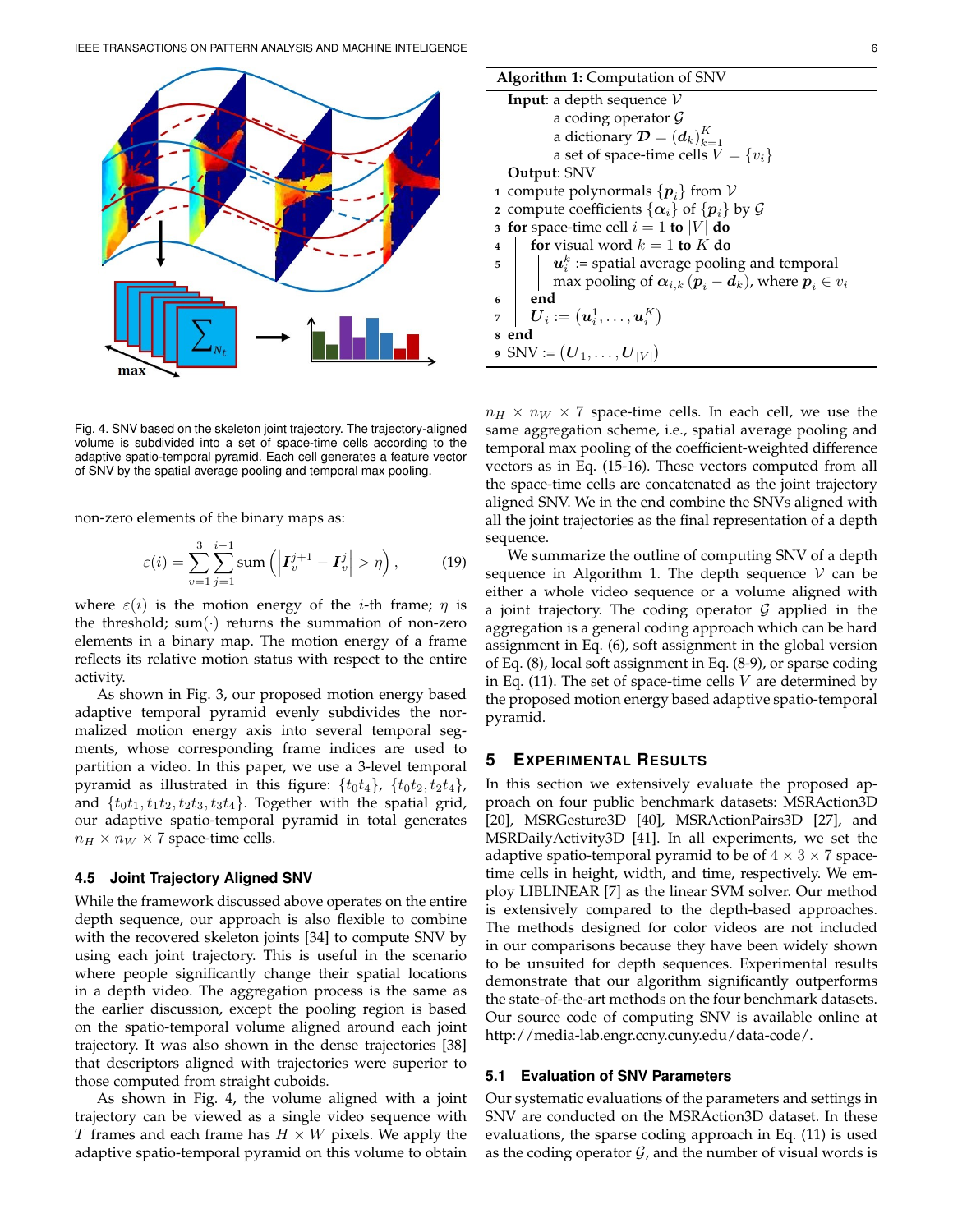IEEE TRANSACTIONS ON PATTERN ANALYSIS AND MACHINE INTELIGENCE 7



Fig. 5. Recognition accuracies (%) of SNV using different sizes  $\mathcal{L}_x\mathcal{L}_y\mathcal{L}_t$ of a local spatio-temporal neighborhood  $\mathcal L$  to form the polynormal.



Fig. 7. Comparison of recognition accuracies (%) between the proposed adaptive spatio-temporal pyramid based on motion energy and the traditional pyramid based on time.

empirically set to  $K = 100$ . We observe that the recognition accuracy is quite stable with respect to  $K$  ranging from 50 to 200. Note this number is order of magnitude smaller than the ones used in most visual recognition systems [11] [38].

**Polynormal Size:** We first evaluate the effects of the size of local neighborhood  $\mathcal L$  to form a polynormal. As discussed in Section 3, the size of  $\mathcal L$  is determined by  $\mathcal L_x \times \mathcal L_y \times \mathcal L_t$ . Fig. 5 shows the recognition accuracies of SNV built by different sizes of  $\mathcal L$ . If no local temporal information is embedded in the polynormal, i.e.,  $\mathcal{L}_t = 1$ , increasing the spatial size of  $\mathcal L$ improves the performance, e.g., from  $1 \times 1 \times 1$ ,  $3 \times 3 \times 1$ , to  $5 \times 5 \times 1$ . This benefits from the correlated local geometric cues provided by the spatial neighborhood of the extended normals. When  $\mathcal{L}_x$  and  $\mathcal{L}_y$  are fixed, the recognition results with  $\mathcal{L}_t > 1$  outperforms the ones with  $\mathcal{L}_t = 1$ , e.g., the recognition accuracy of  $3 \times 3 \times 3$  is much higher than the one of  $3 \times 3 \times 1$ . In addition, the overall performance of polynormal is superior to that of individual normal. This shows that the jointly encoded spatial and temporal cues in the polynormal are powerful to characterize the low-level motion and shape information. In the following experiments, we employ the  $3 \times 3 \times 3$  local neighborhood  $\mathcal{L}$ to form the polynormals.

**Pooling Strategy:** We apply the spatial average pooing and temporal max pooling to aggregate the low-level polynormals, where spatial pooling is local (from one frame) and temporal pooling is global (across whole video). The spatial average pooling in Eq. (15) summarizes the coefficientweighted difference vectors within each depth map. This spatial pooling in local averages the low-level elementary information to mitigate noise. The temporal max pooling in Eq. (16) records the best response of the intermediate representations from each frame. This temporal pooling in global spotlights the mid-level leading cues to reinforce discrimination. Other pooling combinations will impair these effects, e.g., max pooling in spatial amplifies noise and average pooling in temporal undermines discrimination. This design can be also validated from the evaluation results. Fig. 6 compares the performances of different combinations of spatial/temporal and average/max poolings. As demonstrated in this figure, the proposed pooling strategy significantly outperforms others. Hence the appropriate choice of pooling strategy in spatial and temporal is vital to obtain effective feature representations for video sequences.

**Adaptive Pyramid:** We compare the performance of the proposed adaptive spatio-temporal pyramid to the traditional spatio-temporal pyramid in Fig. 7. Our adaptive pyramid subdivides a video sequence according to the motion energy in Eq. (19) which describes the relative status of a



Fig. 6. Recognition accuracies (%) of SNV with different combinations of spatial (S) / temporal (T) and average (Ave) / max (Max) pooling.



Fig. 8. Percentage of the time spent on each major step in computing SNV with the default parameter setting.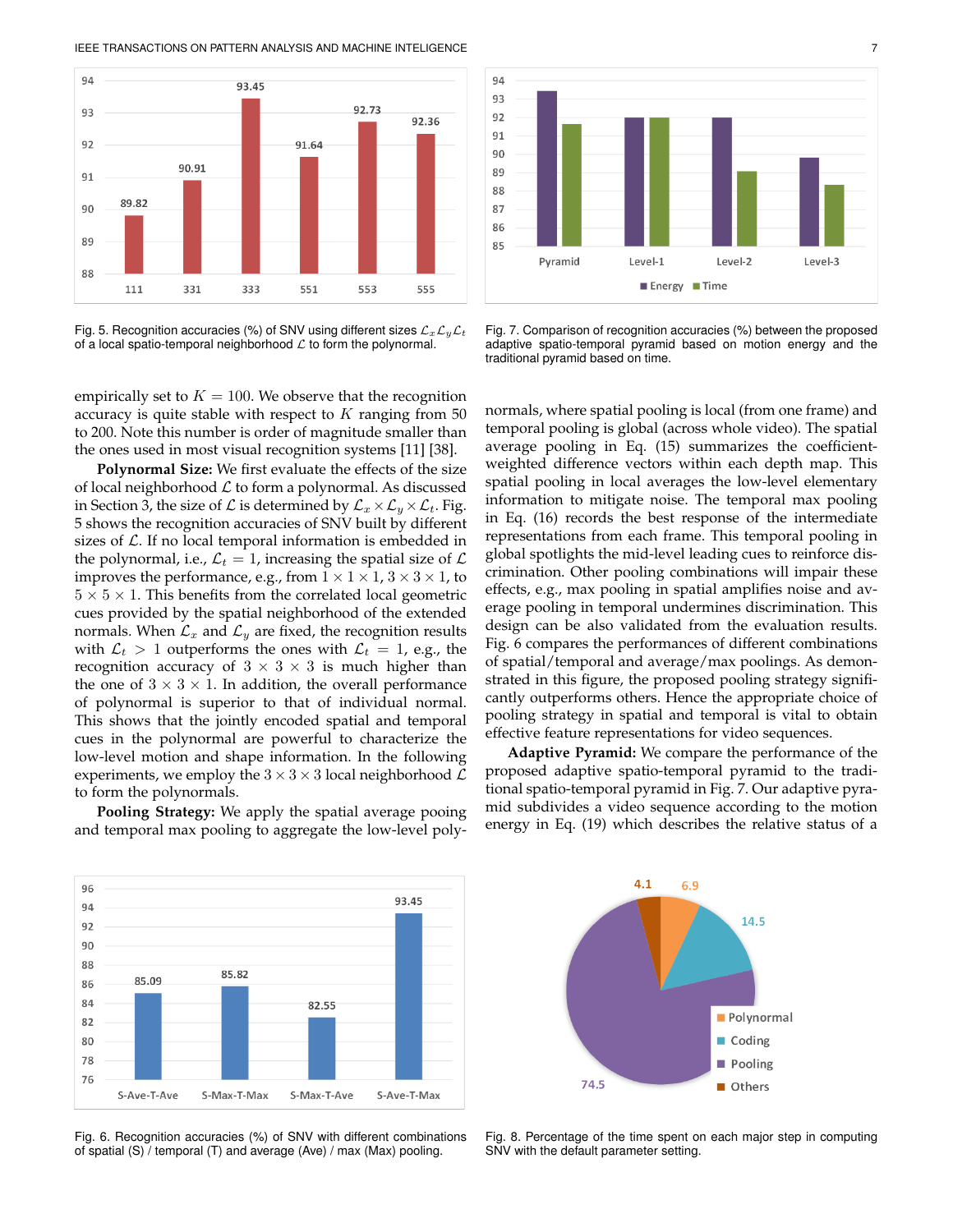TABLE 1 Recognition Accuracy Comparison on the MSRAction3D Dataset.

| Method                            | Accuracy |
|-----------------------------------|----------|
| Bag of 3D Points [20]             | 74.70%   |
| HOJ3D [46]                        | 79.00%   |
| EigenJoints [50]                  | 82.30%   |
| <b>STOP</b> [37]                  | 84.80%   |
| Random Occupancy Pattern [40]     | 86.50%   |
| Actionlet Ensemble [42]           | 88.20%   |
| Depth Motion Maps [49]            | 88.73%   |
| Histogram of Depth Gradients [31] | 88.82%   |
| <b>HON4D</b> [27]                 | 88.89%   |
| DSTIP [47]                        | 89.30%   |
| Lie Group [36]                    | 89.48%   |
| Pose Set [44]                     | 90.00%   |
| Efficient Pose [6]                | 90.10%   |
| Moving Pose [53]                  | 91.70%   |
| SNV-Hard                          | 90.91%   |
| SNV-Soft                          | 90.55%   |
| SNV-LocalSoft                     | 93.45%   |
| SNV-Sparse                        | 93.45%   |



Fig. 9. Confusion matrix of SNV on the MSRAction3D dataset. This figure is better viewed on screen.

depth frame with respect to the whole activity, while the traditional pyramid makes segments based on the time. As demonstrated in the figure, the two methods have the same performance in level-1 since they both operate on the same temporal segment which is the entire video sequence. In level-2 and level-3, our motion energy based approach largely outperforms the traditional time based method. When the three levels are combined into the pyramid representation, our adaptive pyramid achieves over 1.8% improvement to the traditional pyramid. This evaluation result demonstrates that the proposed adaptive pyramid is better adapted to handle the motion variations and capture the global temporal order.

**Computational Complexity:** To analyze the computational complexity of SNV, we compute SNV from 191 depth sequences with the resolution of  $320 \times 240$  pixels. These video clips correspond to a total of 7,776 frames. We report the run time using MATLAB on a desktop with 2.13GHz CPU and 24G RAM. With intention of having an explicit comparison of various steps, the adaptive pyramid is not considered in this evaluation. The average computational speed is 0.2 frames per second. Fig. 8 shows the percentage of time spent on each major step in the computation of SNV. The pooling process which involves spatial-average and temporal-max pooling takes most of the time with 74.5%. The sparse coding process is the second most timeconsuming step with 14.5%. It only takes 6.9% to compute polynormals. The run time can be improved by reducing the densely sampled cloud points or replacing sparse coding in Eq. (11) with a more computationally efficient coding approach, e.g., hard assignment in Eq. (6) or local soft assignment in Eq. (8-9).

In the following, we extensively compare and analyze the performances of SNV and the state-of-the-art methods on the four benchmark datasets. We use SNV-Hard, SNV-Soft, SNV-LocalSoft, and SNV-Sparse in the experiments to indicate SNV based on hard assignment, soft assignment, local soft assignment, and sparse coding in the general coding operator  $G$ , respectively.

# **5.2 Results on MSRAction3D Dataset**

The MSRAction3D [20] is an action dataset of depth sequences captured by a depth camera. It contains 20 action categories: *high arm wave*, *horizontal arm wave*, *hammer*, *hand catch*, *forward punch*, *high throw*, *draw x*, *draw tick*, *draw circle*, *hand clap*, *two hand wave*, *side boxing*, *bend*, *forward kick*, *side kick*, *jogging*, *tennis swing*, *tennis serve*, *golf swing*, and *pick & throw*. Each action is performed 2 or 3 times by 10 subjects facing the camera. These 20 action categories are selected in the context of gaming and cover a variety of motions related to arms, legs, torso, etc.

In order to facilitate a fair comparison, we follow the same experimental setting as [42]. As shown in Table 1, SNV-Hard and SNV-Soft improves the accuracy over most existing methods. SNV-Sparse and SNV-LocalSoft both achieve the accuracy of 93.45% which significantly outperforms the previous methods. This demonstrates that local soft assignment and sparse coding provide more discriminative weighted coefficients in Eq. (15) than hard assignment and soft assignment on this task. If we only keep the first level, i.e.,  $\{t_0t_4\}$  in Fig. 3, of the adaptive temporal pyramid, the accuracy decreases to 92.00%. This validates that the recognition performance could benefit from the temporal cues in the global context. We also compute the Fisher vector representation of our proposed polynormal. It achieves an accuracy of 92.73%, 0.72% inferior to SNV. We conjecture this improvement is due to the robust coding coefficient and simplified clustering estimation. The confusion matrix of SNV-Sparse is displayed in Fig. 9. Our approach performs very well on most action categories. The recognition errors occur on very similar actions, e.g., *hand catch* and *high throw*, *draw circle* and *draw tick*.

We compare the performance of SNV with other published results in Table 1. The methods solely based on skeleton joints are vulnerable to the errors of recovered joints due to severe self-occlusions. So the model in [44] selects the best- $k$  joint configurations which largely remove inaccurate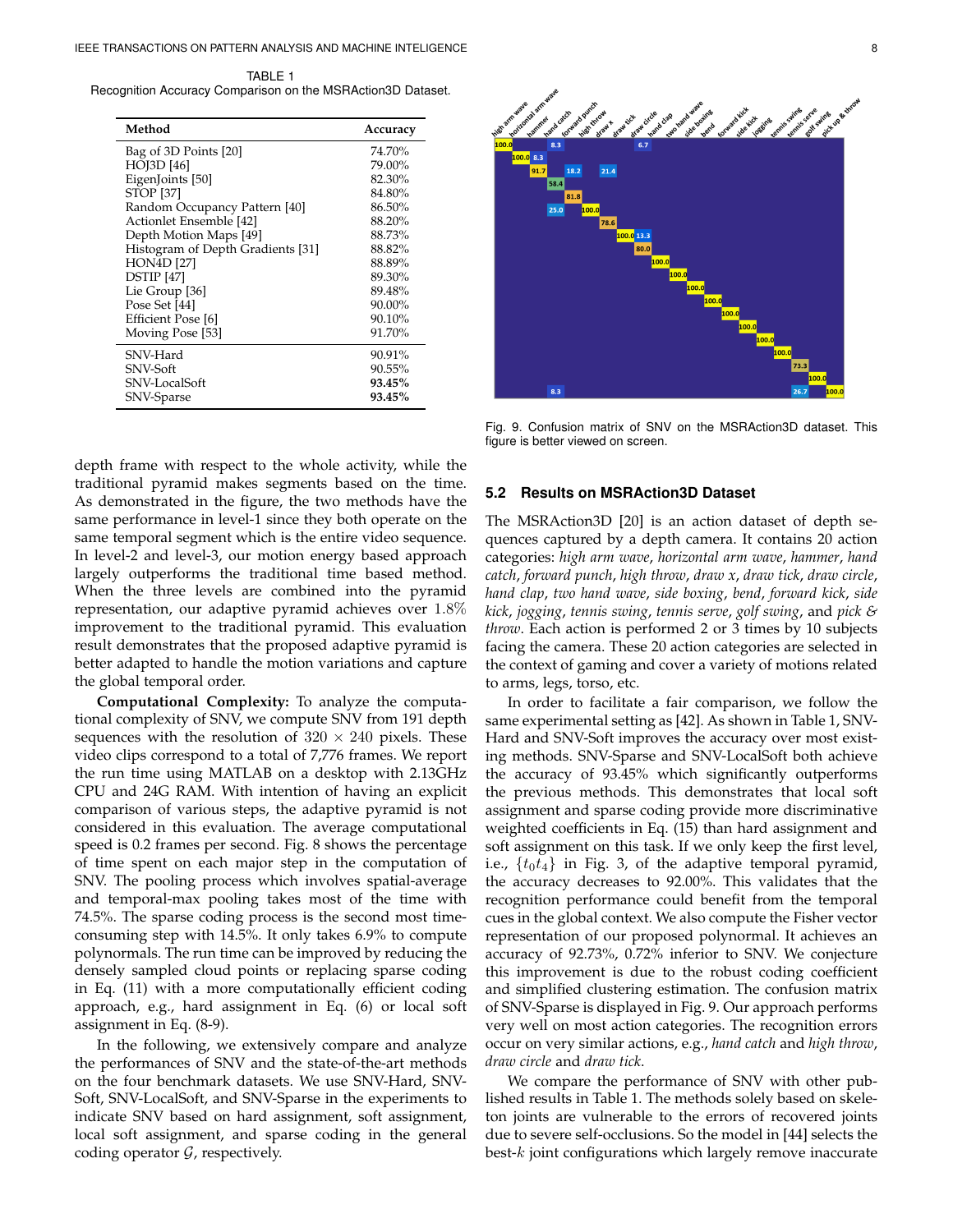TABLE<sub>2</sub> Recognition Accuracy Comparison on the MSRGesture3D Dataset.

| Method                            | Accuracy |
|-----------------------------------|----------|
| Action Graph on Occupancy [15]    | 80.50%   |
| Action Graph on Silhouette [15]   | 87.70%   |
| Random Occupancy Pattern [40]     | 88.50%   |
| Depth Motion Maps [49]            | 89.20%   |
| <b>HON4D [27]</b>                 | 92.45%   |
| <b>HOG2</b> [28]                  | 92.64%   |
| Histogram of Depth Gradients [31] | 92.76%   |
| SNV-Hard                          | 94.58%   |
| SNV-Soft                          | 91.50%   |
| SNV-LocalSoft                     | 94.44%   |
| SNV-Sparse                        | 94.74%   |

joints. The approach in [53] makes use of pose, speed, and acceleration of skeleton joints. It is able to perform one-shot learning and low-latency recognition. While still inferior to our approach, the methods in [37] [40] [42] improve the results over [46] [50] because cloud points are more resistant to occlusions and provide additional shape and appearance cues compared to skeleton joints. SNV outperforms HON4D [27] by 4.56%, though both methods are based on the extended surface normals. This is mainly because (1) polynormals obtain more discriminative local motion and appearance information than individual normals; (2) the coding operator is more robust than the polychoron and learned projectors; (3) our aggregation scheme, i.e., spatial average pooling and temporal max pooling of weighted difference vectors, is more representative than the simple summation of inner production values; (4) the adaptive pyramid is more flexible than the uniform cells to capture the global spatio-temporal cues.

# **5.3 Results on MSRGesture3D Dataset**

The MSRGesture3D [40] is a dynamic hand gesture dataset of depth sequences captured by a depth camera. It contains 12 dynamic hand gestures defined by the American Sign Language (ASL) including *where*, *store*, *pig*, *past*, *hungry*, *green*, *finish*, *blue*, *bathroom*, *z*, *j*, and *milk*. Most of these hand



Fig. 10. Confusion matrix of SNV on the MSRGesture3D dataset. This figure is better viewed on screen.

TABLE 3 Recognition Accuracy Comparison on the MSRActionPairs3D Dataset.

| Method                            | Accuracy |
|-----------------------------------|----------|
| Skeleton + LOP [41]               | 63.33%   |
| Depth Motion Maps [49]            | 66.11%   |
| Histogram of Depth Gradients [31] | 74.40%   |
| Skeleton + LOP + Pyramid [41]     | 82.22%   |
| <b>HON4D</b> [27]                 | 96.67%   |
| <b>MMTW</b> [45]                  | 97.22%   |
| SNV-Hard                          | 100.00%  |
| SNV-Soft                          | 93.33%   |
| SNV-LocalSoft                     | 96.67%   |
| SNV-Sparse                        | 98.89%   |

gestures are performed with one hand except *store* and *finish* with two hands. Each dynamic hand gesture is performed 2 or 3 times by 10 subjects. Compared to static hand gestures, both motion and shape convey semantics in dynamic hand gestures. Due to the articulated nature of hand structure, this dataset presents strong self-occlusions.

The leave-one-out cross-validation scheme as [40] is used in our evaluation. As shown in Table 2, SNV-Hard, SNV-LocaSoft, and SNV-Sparse obtain the comparable and stateof-the-art results which outperform previous methods. We argue that the inferiority of SNV-Soft is due to the neglect of the underlying manifold structure of low-level polynormals in the global soft assignment of Eq. (8). The polynormal based Fisher vector achieves an accuracy of 95.83%, but with the cost of much higher computational complexity. GMM in Fisher vector is probably able to model polynormal distribution well in hand gestures which have less variations than human actions. The confusion matrix of SNV-Sparse is displayed in Fig. 10. Our approach performs well on most dynamic gestures. Most confusions occur in recognizing the gesture *green* which shares very similar motions to *j* only with different fingers. Since the estimation of hand skeleton joints is not available, the joint-based methods [36] [44] [50] [53] cannot be used in this application.

# **5.4 Results on MSRActionPairs3D Dataset**

The MSRActionPairs3D [27] is a paired-activity dataset of depth sequences captured by a depth camera. It contains 12 activities (i.e., 6 pairs): *pick up a box*, *put down a box*, *pull a chair*, *push a chair*, *wear a hat*, *take off a hat*, *take on a backpack*, *take off a backpack*, *stick a poster*, *remove a poster*, *lift a box*, and *place a box*. Each activity is performed 3 times by 10 subjects. This dataset is collected to mainly investigate how the temporal information influences recognition results and how the motion and shape cues are correlated in human activities.

We follow the same evaluation setup as [27] in our experiment. As shown in Table 3, SNV-Hard and SNV-Sparse achieve the state-of-the-art accuracies. It is interesting to observe that SNV based on the simple coding operator of hard assignment in Eq. (6) obtains this excellent performance. The polynormal based Fisher vector obtains an accuracy of 98.33%. These promising results benefit from our robust modeling of the temporal information. In the framework of SNV, the chronological orders are embedded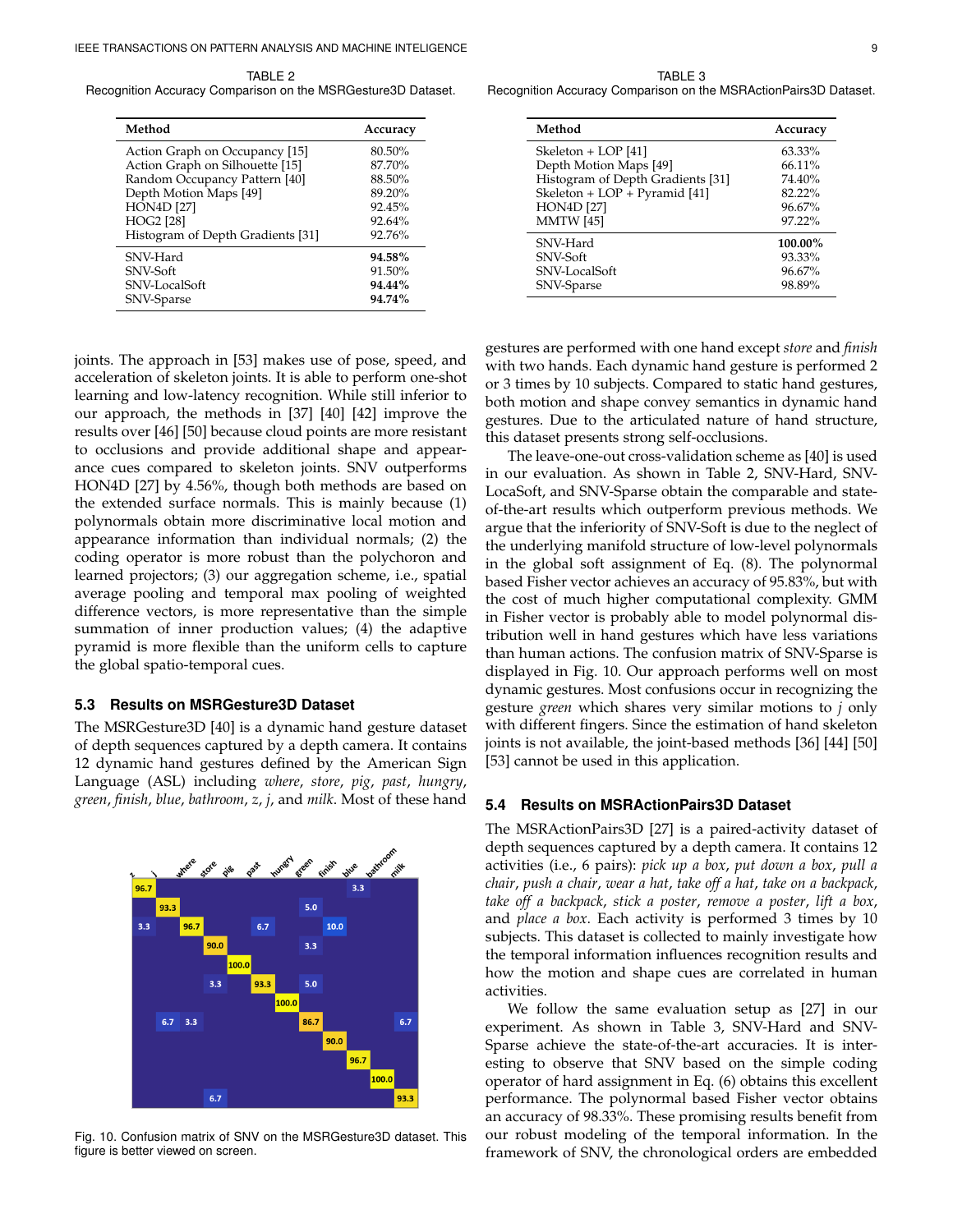TABLE 4 Recognition Accuracy Comparison on the MSRDailyActivity3D Dataset.

| Method                            | Accuracy |
|-----------------------------------|----------|
| LOP [42]                          | 42.50%   |
| Depth Motion Maps [49]            | 43.13%   |
| EigenJoints [50]                  | 58.10%   |
| <b>Joint Positions [42]</b>       | 68.00%   |
| $NBNN + Parts + Time [33]$        | 70.00%   |
| <b>RGGP [21]</b>                  | 72.10%   |
| Efficient Pose [6]                | 73.10%   |
| Moving Pose [53]                  | 73.80%   |
| Histogram of Depth Gradients [31] | 74.45%   |
| Local HON4D [27]                  | 80.00%   |
| Actionlet Ensemble [42]           | 85.75%   |
| SNV-Hard                          | 85.62%   |
| SNV-Soft                          | 81.25%   |
| SNV-LocalSoft                     | 85.00%   |
| SNV-Sparse                        | 86.25%   |

in three levels. In the low-level, the extended surface normal in Eq. (1) incorporates the temporal deviation between adjacent frames. In the mid-level, the polynormal in Fig. 1 further encodes the local temporal cues. In the high-level, the adaptive temporal pyramid in Fig. 3 captures the global temporal order. If no adaptive temporal pyramid is used, SNV-Sparse still achieves an accuracy of 97.78%. This further demonstrates that the local temporal cues enclosed in the polynormal already well reflect the chronological orders. It is therefore crucial to capture the temporal information in order to distinguish the activities with similar motions but different chronological orders.

Comparisons to other methods are shown in Table 3. The skeleton feature [42] involves pair-wise difference of joint positions within each frame. The LOP feature [42] is used to characterize the shape. It counts the number of cloud points falling into each spatial grid of a depth subvolume. No temporal information is encoded in the two features. In the depth motion maps [49], depth sequences are collapsed onto three projected maps where temporal orders are eliminated. These methods therefore suffer the inner-paired confusions. The skeleton and LOP features equipped with a uniform temporal pyramid improve the recognition result as the global temporal order is incorporated. However, this result is still significantly inferior to ours. Because of the high recognition accuracy, the confusion matrix on this dataset is omitted.

#### **5.5 Results on MSRDailyActivity3D Dataset**

The MSRDailyActivity3D [42] is a daily activity dataset of depth sequences captured by a depth camera. It includes 16 daily activities performed by 10 subjects: *drink*, *eat*, *read book*, *call cellphone*, *write*, *use laptop*, *vacuum clean*, *cheer up*, *sit still*, *toss paper*, *play game*, *lie down*, *walk*, *play guitar*, *stand up*, and *sit down*. Each subject performs each activity twice, one in standing position and the other in sitting position. Compared to the other three datasets, people in this dataset present large spatial and scaling changes. Moreover, most activities involve human-object interactions.

In order to handle the large spatial and scaling variations, we employ the joint trajectory aligned SNV on this



Fig. 11. Confusion matrix of SNV on the MSRDailyActivity3D dataset. This figure is better viewed on screen.

dataset. Each joint is tracked through the whole depth sequence. A support region or depth patch is associated with each joint in each frame. Since the depth value inversely changes with the object size, we set an adaptive size  $s/z$  to each depth patch, where  $s = 300,000$  is a scaling factor and  $z$  is the depth value of a joint in the current frame. Unlike the fixed patch size, the adaptive size is more robust to handle the spatial and scaling variations. So the patch size in Fig. 4 is not necessary to be consistent. We compute SNV and joint differences for each joint trajectory. The actionlet ensemble model [41] is then employed to combine the features from multiple joint trajectories.

We follow the same experimental setting as [42] and obtain the state-of-the-art accuracy of 86.25%. The confusion matrix of SNV-Sparse is displayed in Fig. 11. Most recognition errors occur in those almost still activities, e.g., *read book*, *write*, and *use laptop*, which contain very subtle motions. Since most daily activities involve human-object interactions, this dataset can be also used to evaluate how the motion and shape characteristics are correlated. It would be insufficient to capture the motion or shape information independently because some activities share quite similar motion cues but present distinct shape properties. SNV jointly encodes local motions and geometric shapes in the polynormals which further reflects the co-occurrence of human motions and object shapes. Accuracy of Fisher vector equipped with spatio-temporal pyramid is 76.88% which is 9.37% inferior to our best result. This demonstrates the advantages of our proposed feature aggregation method and the aligned joint trajectory strategy.

Table 4 shows the performance comparison of the proposed method to the previous ones. Note: an accuracy of 88.20% was reported in [47]. However, four activities with less motion (i.e., *sit still*, *read books*, *write on paper*, and *use laptop*) were excluded in their experiments. The holistic approach [49] suffers the non-aligned sequences. The methods [21] [33] [42] [50] [53] based on either motion or shape information alone are significantly inferior to our approach and the ones [27] [42] that jointly model the two cues.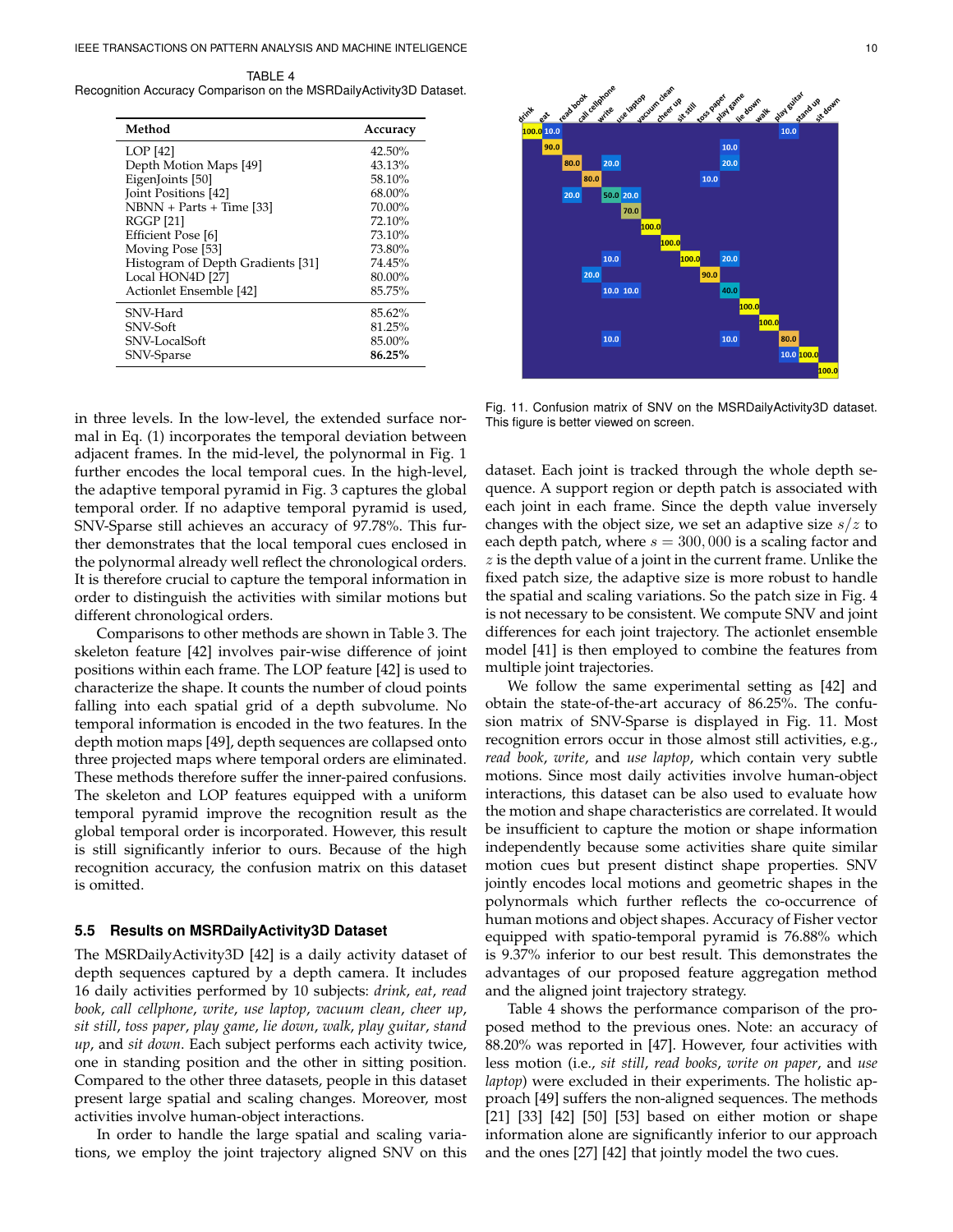#### **6 CONCLUSION**

We present a novel framework to recognize human activities from video sequences captured by depth cameras. We have proposed the low-level feature of polynormal to jointly model the local motion and shape cues. A new aggregation scheme is proposed by a general coding operator, as well as spatial average pooling and temporal max pooling of the coefficient-weighted differences between polynormals and visual words. We have introduced the motion energy based adaptive spatial-temporal pyramid which can be better adapted to retain the spatial layout and temporal orders. Our proposed framework is also flexible to be used in the joint trajectory aligned depth sequence. This is well suited in the scenarios where significant spatial and scaling variations present. Our approach is extensively evaluated on four public benchmark datasets and compared to a number of state-of-the-art methods. Experimental results demonstrate that our approach significantly outperforms previous methods on these datasets. The future work will focus on exploiting the complementary information and fusing multiple features from both color and depth channels for more advanced representations.

# **ACKNOWLEDGMENTS**

This work was supported in part by NSF Grants EFRI-1137172 and IIS-1400802.

## **REFERENCES**

- [1] S. Bhattacharya, M. Kalayeh, R. Sukthankar, and M. Shah, "Recognition of Complex Events: Exploiting Temporal Dynamics between Underlying Concepts", *CVPR*, 2014.
- [2] Y. Boureau, F. Bach, Y. LeCun, and J. Ponce, "Learning Mid-Level Features for Recognition", *CVPR*, 2010.
- [3] A. Coates and A. Ng, "The Importance of Encoding versus Training with Sparse Coding and Vector Quantization", *ICML*, 2011.
- [4] G. Csurka, C. Dance, L. Fan, J. Willamowski, C. Bray, "Visual Categorization with Bags of Keypoints", *ECCV Workshop on Statistical Learning in Comptuer Vision*, 2004.
- [5] P. Dollar, V. Rabaud, G. Cottrell, and S. Belongie, "Behavior Recognition via Sparse Spatio-Temporal Features", *PETS*, 2005.
- [6] A. Eweiwi, M. Cheema, C. Bauckhage, and J. Gall, "Efficient Posebased Action Recognition", *ACCV*, 2014.
- [7] R. Fan, K. Chang, C. Hsieh, X. Wang, and C. Lin, "LIBLINEAR: A Library for Large Linear Classification", *Journal of Machine Learning Research*, 2008.
- [8] J. Gemert, C. Veenman, A. Smeulders, J. Geusebroek, "Visual Word Ambiguity", *IEEE Trans. Pattern Analysis and Machine Intelligence*, 2009.
- [9] H. Gunes and M. Piccardi, "Automatic Temporal Segment Detection and Affect Recognition from Face and Body Display", *IEEE Trans. Systems, Man, and Cybernetics - Part B: Cybernetics*, 2009.
- [10] S. Hadfield and R. Bowden, "Hollywood 3D: Recognizing Actions in 3D Natural Scenes", *CVPR*, 2013.
- [11] Y. Huang, Z. Wu, L. Wang, and T. Tan, "Feature Coding in Image Classification: A Comprehensive Study", *IEEE Trans. Pattern Analysis and Machine Intelligence*, 2014.
- [12] T. Jaakkola and D. Haussler, "Exploiting Generative Models in Discriminative Classifiers", *NIPS*, 1998.
- [13] H. Jegou, M. Douze, C. Schmid, and P. Perez, "Aggregating Local Descriptors into a Compact Image Representation", *CVPR*, 2010.
- [14] G. Johansson, "Visual Perception of Biological Motion and a Model for Its Analysis", *Perception & Psychophysics*, 1973.
- [15] A. Kurakin, Z. Zhang, and Z. Liu, "A Read-Time System for Dynamic Hand Gesture Recognition with A Depth Sensor", *EUSIPCO*, 2012.
- [16] I. Laptev, "On Space-Time Interst Points", *International Journal on Computer Vision*, 2005.
- [17] I. Laptev, M. Marszalek, C. Schmid, and B. Rozenfeld, "Learning Realistic Human Actions from Movies", *CVPR*, 2008.
- [18] S. Lazebnik, C. Schmid, J. Ponce, "Beyond Bags of Features: Spatial Pyramid Matching for Recognizing Natural Scene Categories", *CVPR*, 2006.
- [19] H. Lee, R. Grosse, R. Ranganath, and A. Ng, "Convolutional Deep Belief Networks for Scalable Unsupervised Learning of Hierarchical Representation", *ICML*, 2009.
- [20] W. Li, Z. Zhang, and Z. Liu, "Action Recognition based on a Bag of 3D Points", *CVPR Workshop on Human Communicative Behavior Analysis*, 2010.
- [21] L. Liu and L. Shao, "Learning Discriminative Representations from RGB-D Video Data", *2013*.
- [22] L. Liu, L. Wang, and X. Liu, "In Defense of Soft-Assignment Coding", *ICCV*, 2011.
- [23] C. Lu, J. Jia, and C. Tang, "Range-Sample Depth Feature for Action Recognition", *CVPR*, 2014.
- [24] J. Luo, W. Wang, and H. Qi, "Group Sparsity and Geometry Constrained Dictionary Learning for Action Recognition from Depth Maps", *ICCV*, 2013.
- [25] J. Mairal, F. Bach, J. Ponce, and G. Sapiro, "Online Dictionary Learning for Sparse Coding", *ICML*, 2009.
- [26] P. Molchanov, X. Yang, S. Gupta, K. Kim, S. Tyree, and J. Kautz. "Online Detection and Classification of Dynamic Hand Gestures with Recurrent 3D Convolutional Neural Networks", *CVPR*, 2016.
- [27] O. Oreifej and Z. Liu, "HON4D: Histogram of Oriented 4D Normals for Activity Recognition from Depth Sequences", *CVPR*, 2013.
- [28] E. Ohn-Bar and M. Trivedi, "Joint Angles Similarities and HOG2 for Action Recognition", *CVPR Workshop on Human Activity Understanding from 3D Data*, 2013.
- [29] F. Perronnin, J. Sanchez, and T. Mensink, "Improving the Fisher Kernel for Large Scale Image Classification", *ECCV*, 2010.
- [30] R. Poppe, "A Survey on Vision based Human Action Recognition", *Image and Vision Computing*, 2010.
- [31] H. Rahmani, A. Mahmood, D. Huynh, and A. Mian, "Real Time Action Recognition Using Histograms of Depth Gradients and Random Decision Forests", *WACV*, 2014.
- [32] J. Sanchez, F. Perronnin, T. Mensink, and J. Verbeek, "Image Classification with the Fisher Vector: Theory and Practice", *International Journal on Computer Vision*, 2013.
- [33] L. Seidenari, V. Varano, S. Berretti, A. Bimbo, and P. Pala, "Recognizing Actions from Depth Cameras as Weakly Aligned Multi-Part Bag-of-Poses", *CVPR Workshop on Human Activity Understanding from 3D Data*, 2013.
- [34] J. Shotton, A. Fitzgibbon, M. Cook, T. Sharp, M. Finocchio, R. Moore, A. Kipman, and A. Blake, "Real-Time Pose Recognition in Parts from Single Depth Images", *CVPR*, 2011.
- [35] S. Tang, X. Wang, T. Han, J. Keller, M. Skubic, S. Lao, and Z. He, "Histogram of Oriented Normal Vectors for Object Recognition with a Depth Sensor", *ACCV*, 2012.
- [36] R. Vemulapalli, F. Arrate, and R. Chellappa, "Human Action Recognition by Representing 3D Skeletons as Points in a Lie Group", *CVPR*, 2014.
- [37] A. Vieira, E. Nascimento, G. Oliveira, Z. Liu, and M. Campos, "STOP: Space-Time Occupancy Patterns for 3D Action Recognition from Depth Map Sequences", *CIARP*, 2012.
- [38] H. Wang, A. Klaser, C. Schmid, and C. Liu, "Dense Trajectories and Motion Boundary Descriptors for Action Recognition", *International Journal on Computer Vision*, 2013.
- [39] H. Wang, M. Ullah, A. Klaser, I. Laptev, and C. Schmid, "Evaluation of Local Spatio-Temporal Features for Action Recognition", *BMVC*, 2009.
- [40] J. Wang, Z. Liu, J. Chorowski, Z. Chen, and Y. Wu, "Robust 3D Action Recognition with Random Occupancy Patterns", *ECCV*, 2012.
- [41] J. Wang, Z. Liu, Y. Wu, and J. Yuan, "Mining Actionlet Ensemble for Action Recognition with Depth Cameras", *CVPR*, 2012.
- [42] J. Wang, Z. Liu, Y. Wu, and J. Yuan, "Learning Actionlet Ensemble for 3D Human Action Recognition", *IEEE Trans. Pattern Analysis and Machine Intelligence*, 2014.
- [43] X. Wang, L. Wang, and Y. Qiao, "A Comparative Study of Encoding, Pooling, and Normalization Methods for Action Recognition", *ACCV*, 2012.
- [44] C. Wang, Y. Wang, and A. Yuille, "An Approach to Pose based Action Recognition", *CVPR*, 2013.
- [45] J. Wang and Y. Wu, "Learning Maximum Margin Temporal Warping for Action Recognition", *ICCV*, 2013.